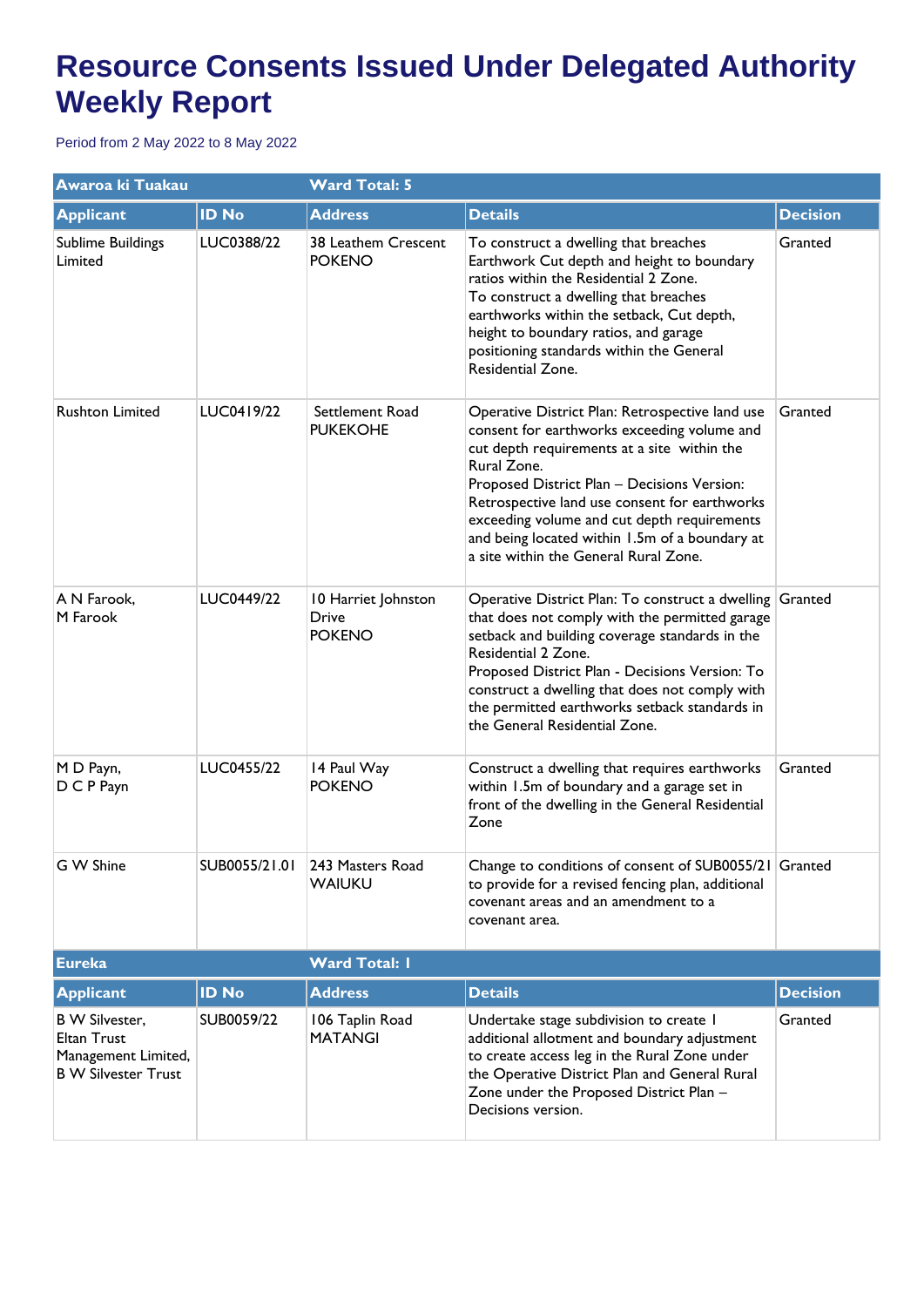| <b>Huntly</b>                   |              | <b>Ward Total: 2</b>                         |                                                                                                                                                                                                                                                                                                                                                                               |                 |  |
|---------------------------------|--------------|----------------------------------------------|-------------------------------------------------------------------------------------------------------------------------------------------------------------------------------------------------------------------------------------------------------------------------------------------------------------------------------------------------------------------------------|-----------------|--|
| <b>Applicant</b>                | <b>ID No</b> | <b>Address</b>                               | <b>Details</b>                                                                                                                                                                                                                                                                                                                                                                | <b>Decision</b> |  |
| Konini Farms Limited SUB0101/22 |              | 15 Ohinewai South<br>Road<br><b>OHINEWAI</b> | Operative District Plan: To undertake a four-lot Granted<br>fee-simple subdivision where the site is located<br>in the defended area and contains flood banks<br>for 1% AEP river flood for the Waikato River in<br>the Country Living Zone.<br>Proposed District Plan - Decisions Version: To<br>undertake a four-lot fee-simple subdivision in<br>the Rural Lifestyle Zone. |                 |  |
| D Bredenbeck                    | SUB0226/22   | 70 Rayner Road<br><b>HUNTLY</b>              | Section 241 certificate to cancel an<br>amalgamation condition                                                                                                                                                                                                                                                                                                                | Granted         |  |
| <b>Newcastle</b>                |              | <b>Ward Total: I</b>                         |                                                                                                                                                                                                                                                                                                                                                                               |                 |  |
| <b>Applicant</b>                | <b>ID No</b> | <b>Address</b>                               | <b>Details</b>                                                                                                                                                                                                                                                                                                                                                                | <b>Decision</b> |  |
| <b>S N Miers</b>                | SUB0095/22   | 264 Crawford Road<br>TE KOWHAI               | Operative District Plan: Subdivision to create I<br>additional allotment in the Rural Zone.<br>Proposed District Plan: Subdivision to create I<br>additional allotment where the balance lot is<br>less than 40ha in the General Rural Zone.                                                                                                                                  | Granted         |  |

| Ngaruawahia                       |              | <b>Ward Total: 5</b>                      |                                                                                                                                                                                                                                                                                                                                                                                                                                                                                                                                                                                                                 |                 |  |
|-----------------------------------|--------------|-------------------------------------------|-----------------------------------------------------------------------------------------------------------------------------------------------------------------------------------------------------------------------------------------------------------------------------------------------------------------------------------------------------------------------------------------------------------------------------------------------------------------------------------------------------------------------------------------------------------------------------------------------------------------|-----------------|--|
| <b>Applicant</b>                  | <b>ID No</b> | <b>Address</b>                            | <b>Details</b>                                                                                                                                                                                                                                                                                                                                                                                                                                                                                                                                                                                                  | <b>Decision</b> |  |
| M A Nicholson,<br>J L Nicholson   | LUC0425/22   | 355 Driver Road<br><b>TAUPIRI</b>         | Operative District Plan: To construct a dwelling Granted<br>in the Rural Zone where the associated<br>earthworks exceed the permitted area, volume<br>and depth.<br>Proposed District Plan - Decisions Version: To<br>construct a dwelling in the General Rural Zone,<br>where the earthworks for the associated<br>driveway are within 1.5m of the road boundary.                                                                                                                                                                                                                                              |                 |  |
| <b>CC Developments</b><br>Limited | LUC0458/22   | 94 Horotiu Road<br><b>HOROTIU</b>         | Proposed District Plan - Decisions Version: To<br>undertake earthworks with associated non-<br>compliances, including the construction of a<br>retaining wall that is situated within the<br>permitted boundary setbacks in the General<br>Residential Zone.                                                                                                                                                                                                                                                                                                                                                    | Granted         |  |
| B L Hayes,<br>D B Denman          | SUB0083/22   | 80 Old Taupiri Road<br><b>NGARUAWAHIA</b> | Operative District Plan: To undertake a<br>residential subdivision that creates 8 Residential<br>Lots and an access lot with non-compliances in<br>relation to Allotment Size and Access in the<br>New Residential Zone.<br>Proposed District Plan - Decisions Version: To<br>undertake a residential subdivision that creates<br>8 Residential Lots and an access lot with non-<br>compliances in relation Road Frontage in the<br>General Residential Zone.<br>Consent Notice Cancellation: The proposal also<br>involves the part cancellation of Consent<br>Notice 9348015.2 insofar as it relates to Lot 1 | Granted         |  |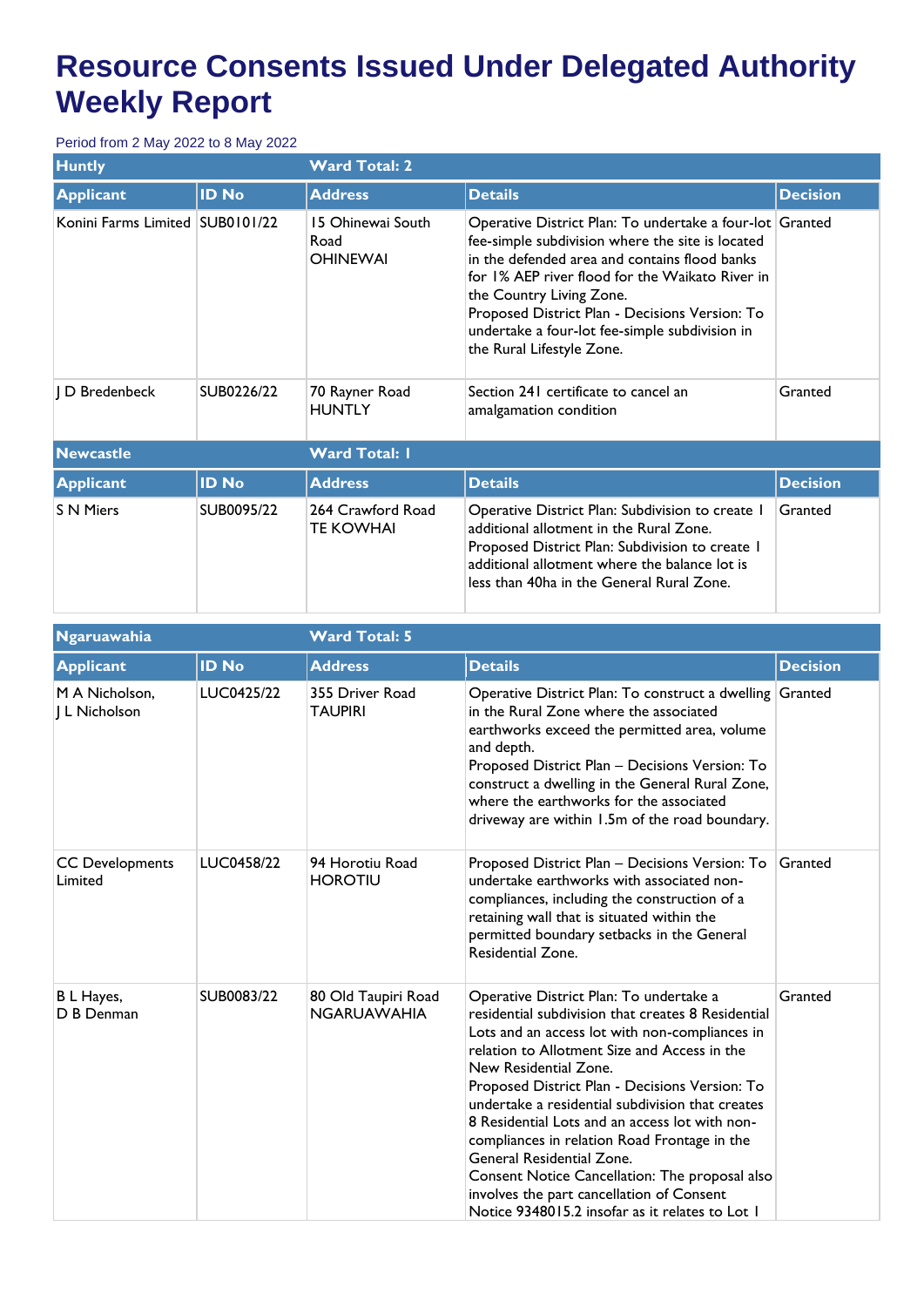|                                                  |              |                                                     | DP 462621                                                                                                                                                                                                                                                                                                                                                                                                                                                                                                                                   |                 |  |
|--------------------------------------------------|--------------|-----------------------------------------------------|---------------------------------------------------------------------------------------------------------------------------------------------------------------------------------------------------------------------------------------------------------------------------------------------------------------------------------------------------------------------------------------------------------------------------------------------------------------------------------------------------------------------------------------------|-----------------|--|
| <b>CC Developments</b><br>Limited                | SUB0162/22   | 94 Horotiu Road<br><b>HOROTIU</b>                   | Operative District Plan: To undertake a 6-lot<br>residential subdivision that creates 5 residential<br>lots and an access lot in the Living Zone.<br>Proposed District Plan - Decisions Version: To<br>undertake a 6-lot residential subdivision that<br>creates 5 residential lots and an access lot in<br>the General Residential Zone.                                                                                                                                                                                                   | Granted         |  |
| Rata Hill Investments   SUB0194/21.01<br>Limited |              | 1097 Waingaro Road<br><b>NGARUAWAHIA</b>            | Application to amend Condition 5 and<br>Condition 13 to alter the layout and size of<br>proposed Lot 10                                                                                                                                                                                                                                                                                                                                                                                                                                     | Granted         |  |
| <b>Raglan</b>                                    |              | <b>Ward Total: 2</b>                                |                                                                                                                                                                                                                                                                                                                                                                                                                                                                                                                                             |                 |  |
| <b>Applicant</b>                                 | <b>ID No</b> | <b>Address</b>                                      | <b>Details</b>                                                                                                                                                                                                                                                                                                                                                                                                                                                                                                                              | <b>Decision</b> |  |
| M Hemi,<br>H W Hemi                              | LUC0192/22   | 108E Whaanga Road<br><b>WHALE BAY</b>               | Operative District Plan: To construct three<br>new accessory building for residential purposes<br>in the Coastal Zone with non-compliances<br>relating to indigenous vegetation clearance,<br>building setback, earthworks and height control<br>plane.<br>Proposed District Plan - Decisions Version: To<br>construct three new accessory building for<br>residential purposes in the General Rural Zone<br>with non-compliances relating to indigenous<br>vegetation clearance, building setback,<br>earthworks and height control plane. | Granted         |  |
| C M Betham                                       | LUC0202/22   | 5 Earles Place<br><b>RAGLAN</b>                     | To construct a replacement retaining wall and<br>associated earthworks in the Living Zone<br>(ODP) & General Residential Zone (PDP-DV),<br>including vegetation clearing and stormwater<br>drainage within Council's esplanade reserve.                                                                                                                                                                                                                                                                                                     | Granted         |  |
| Tamahere                                         |              | Ward Total: I                                       |                                                                                                                                                                                                                                                                                                                                                                                                                                                                                                                                             |                 |  |
| <b>Applicant</b>                                 | <b>ID No</b> | <b>Address</b>                                      | <b>Details</b>                                                                                                                                                                                                                                                                                                                                                                                                                                                                                                                              | <b>Decision</b> |  |
| <b>W&amp;T</b><br>Developments<br>Limited        | LUC0349/22   | 32 Mangaomapu Lane<br><b>PVT</b><br><b>TAMAHERE</b> | Operative District Plan; Establishment of a<br>dwelling which exceeds the maximum permitted<br>building coverage and earthworks quantities in<br>the Rural Zone.<br>Proposed District Plan; Establishment of a<br>dwelling which exceeds maximum permitted<br>building coverage and earthworks quantities in<br>the General Rural Zone.                                                                                                                                                                                                     | Granted         |  |

| <b>Whangamarino</b>       |              | <b>Ward Total: 2</b>              |                                                                                                                      |                 |  |
|---------------------------|--------------|-----------------------------------|----------------------------------------------------------------------------------------------------------------------|-----------------|--|
| <b>Applicant</b>          | <b>ID No</b> | <b>Address</b>                    | <b>Details</b>                                                                                                       | <b>Decision</b> |  |
| TK Supermarket<br>Limited | LUC0452/22   | 4 Main Road<br><b>TE KAUWHATA</b> | Planning Certificate for the Sale and Supply of<br>Alcohol (Off Licence) in the Business Zone /<br>Town Centre Zone. | Approved        |  |